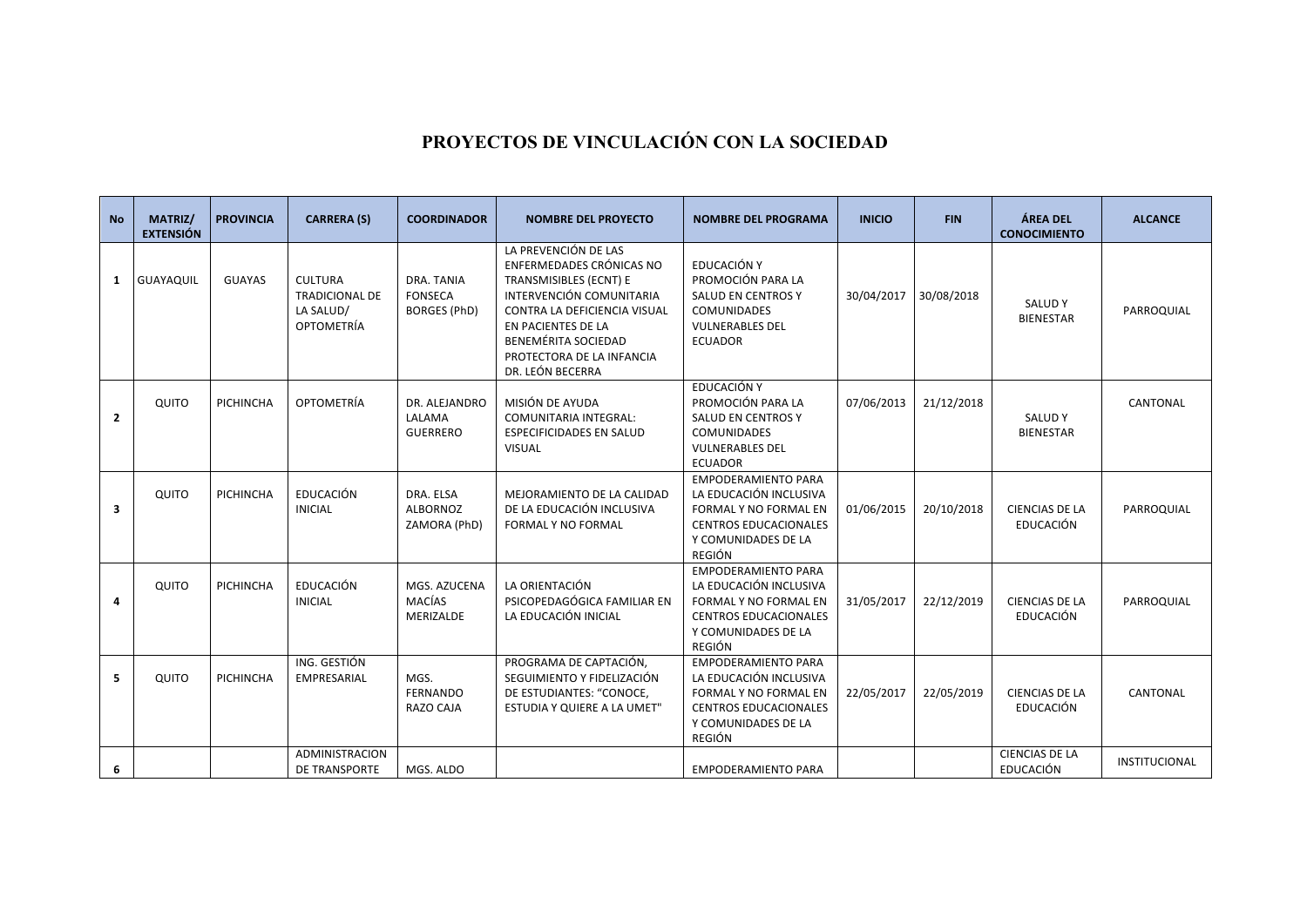|    | GUAYAQUIL | <b>GUAYAS</b>    | <b>MARITIMO Y</b><br>PORTUARIO/<br>SISTEMA DE<br>INFORMACIÓN /<br>DERECHO/<br><b>GESTIÓN</b><br>EMPRESARIAL                           | <b>VINICIO</b><br>FALCONÍ<br><b>ASANZA</b>                              | FORMANDO CAPACIDADES PARA<br>LA TRANSFORMACIÓN<br>CIUDADANA                                                                                                | LA EDUCACIÓN INCLUSIVA<br>FORMAL Y NO FORMAL EN<br><b>CENTROS EDUCACIONALES</b><br>Y COMUNIDADES DE LA<br>REGIÓN                                      | 17/04/2017 | 08/08/2018 |                                    |               |
|----|-----------|------------------|---------------------------------------------------------------------------------------------------------------------------------------|-------------------------------------------------------------------------|------------------------------------------------------------------------------------------------------------------------------------------------------------|-------------------------------------------------------------------------------------------------------------------------------------------------------|------------|------------|------------------------------------|---------------|
| 7  | GUAYAQUIL | <b>GUAYAS</b>    | <b>CIENCIAS DE LA</b><br><b>EDUCACIÓN</b>                                                                                             | MGS.<br>MARGARITA<br>LUQUE<br><b>ESPINOSA DE</b><br><b>LOS MONTEROS</b> | LA FORMACIÓN DE VALORES<br>COMO UNA PERSPECTIVA<br>NECESARIA PARA LA EDUCACIÓN<br>EN EL ECUADOR                                                            | <b>EMPODERAMIENTO PARA</b><br>LA EDUCACIÓN INCLUSIVA<br>FORMAL Y NO FORMAL EN<br><b>CENTROS EDUCACIONALES</b><br>Y COMUNIDADES DE LA<br><b>REGIÓN</b> | 15/04/2017 | 15/02/2019 | <b>CIENCIAS DE LA</b><br>EDUCACIÓN | INSTITUCIONAL |
| 8  | QUITO     | <b>PICHINCHA</b> | ING. DISEÑO<br><b>GRÁFICO</b>                                                                                                         | MGS. DIEGO<br><b>TOPÓN</b><br><b>GUALOTUÑA</b>                          | DESARROLLO COMUNITARIO Y<br>PARTICIPACIÓN SOCIAL DE LOS<br>MORADORES DE LA PARROQUIA<br>DE SAN DE TABOADA A TRAVÉS<br>DE LA LIGA DEPORTIVA<br>PARROQUIAL   | MEJORAMIENTO DE LAS<br><b>CAPACIDADES DE</b><br><b>EMPRENDIMIENTO EN</b><br><b>COMUNIDADES Y</b><br><b>EMPRESAS</b><br><b>ECUATORIANAS</b>            | 13/04/2017 | 18/12/2020 | <b>SERVICIOS</b>                   | PARROQUIAL    |
| 9  | QUITO     | PICHINCHA        | ING. PUBLICIDAD<br>Y MARKETING                                                                                                        | DR. LISBET<br>GUILLÉN<br>PEREIRA (PhD)                                  | LA INCLUSIÓN LABORAL DE LA<br>MUJER EN EL PROCESO DE<br>CRECIMIENTO EMPRESARIAL DE<br>LAS PEQUEÑAS Y MEDIANAS<br>EMPRESAS EN LA ZONA 9 DE<br>PICHINCHA     | <b>MEJORAMIENTO DE LAS</b><br><b>CAPACIDADES DE</b><br><b>EMPRENDIMIENTO EN</b><br><b>COMUNIDADES Y</b><br><b>EMPRESAS</b><br><b>ECUATORIANAS</b>     | 28/03/2017 | 02/10/2018 | <b>MARKETING Y</b><br>PUBLICIDAD   | PARROQUIAL    |
| 10 | GUAYAQUIL | <b>GUAYAS</b>    | ING. GESTIÓN<br>EMPRESARIAL /<br>CTS / DERECHO /<br>SISTEMAS DE<br>INFORMACIÓN /<br>CPA/<br><b>METROPOLITAN</b><br>LANGUAGE<br>SCHOOL | DRA. CRUZ<br>XIOMARA<br>PERAZA DE<br>APARICIO (PhD)                     | FORTALECIMIENTO DE LAS<br>POTENCIALIDADES DE LA<br>COMUNIDAD SHUAR PARA EL<br>MEJORAMIENTO DE SU GESTIÓN<br>SOCIOECONÓMICA                                 | MEJORAMIENTO DE LAS<br><b>CAPACIDADES DE</b><br><b>EMPRENDIMIENTO EN</b><br><b>COMUNIDADES Y</b><br><b>EMPRESAS</b><br>ECUATORIANAS.                  | 02/02/2017 | 02/02/2020 | <b>GESTIÓN Y</b><br>ADMINISTRACIÓN | PARROQUIAL    |
| 11 | QUITO     | PICHINCHA        | ING. DISEÑO<br><b>GRÁFICO</b>                                                                                                         | MGS. FELIPE<br><b>TORRES YÉPEZ</b>                                      | <b>EMPODERAMIENTO BARRIAL</b><br>MEDIANTE LA GESTIÓN<br>ACADÉMICA PARA EL FOMENTO<br>DEL EMPRENDIMIENTO<br>INSTITUCIONAL, LA GESTIÓN<br>SOCIOCULTURAL Y EL | MEJORAMIENTO DE LAS<br><b>CAPACIDADES DE</b><br><b>EMPRENDIMIENTO EN</b><br><b>COMUNIDADES Y</b><br><b>EMPRESAS</b><br><b>ECUATORIANAS</b>            | 30/10/2013 | 31/12/2018 | <b>MARKETING Y</b><br>PUBLICIDAD   | CANTONAL      |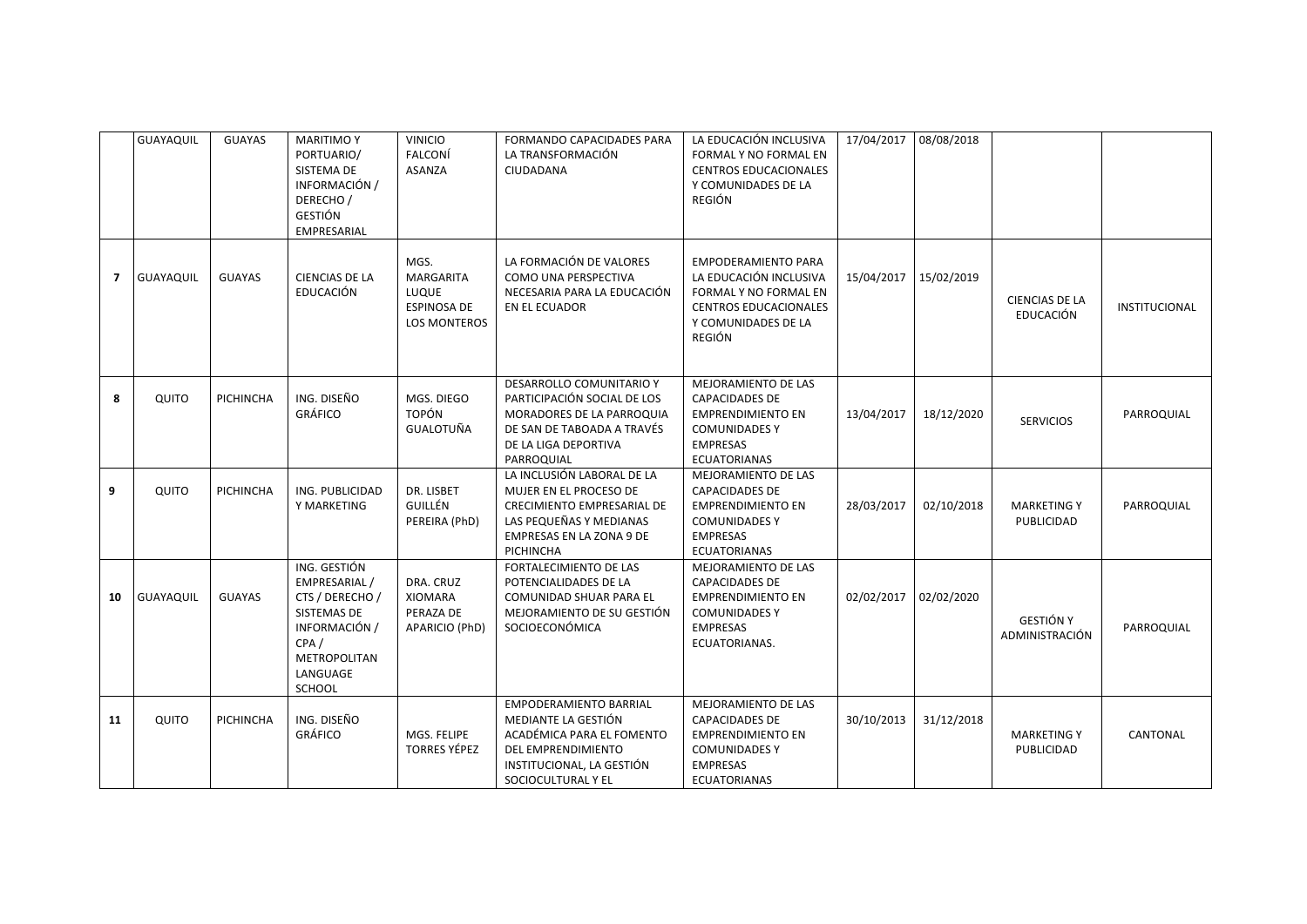|    |                |                  |                                                                                 |                                                                   | MEJORAMIENTO ESTRATÉGICO                                                                                                                                                                            |                                                                                                                                                               |            |            |                                               |            |
|----|----------------|------------------|---------------------------------------------------------------------------------|-------------------------------------------------------------------|-----------------------------------------------------------------------------------------------------------------------------------------------------------------------------------------------------|---------------------------------------------------------------------------------------------------------------------------------------------------------------|------------|------------|-----------------------------------------------|------------|
| 12 | QUITO          | PICHINCHA        | ING. GESTIÓN<br>EMPRESARIAL                                                     | MGS.<br>FRANCISCO J.<br><b>MONROY</b><br><b>ESPINOSA</b>          | <b>EMPRENDIMIENTO</b><br><b>EMPRESARIAL EN COMUNIDADES</b><br>Y EMPRESAS ECUATORIANAS                                                                                                               | <b>MEJORAMIENTO DE LAS</b><br><b>CAPACIDADES DE</b><br><b>EMPRENDIMIENTO EN</b><br><b>COMUNIDADES Y</b><br><b>EMPRESAS</b><br><b>ECUATORIANAS</b>             | 03/06/2013 | 22/12/2020 | <b>GESTIÓN Y</b><br>ADMINISTRACIÓN            | CANTONAL   |
| 13 | QUITO          | <b>PICHINCHA</b> | <b>GESTIÓN DE</b><br><b>EMPRESAS</b><br><b>TURÍSTICAS Y</b><br><b>HOTELERAS</b> | MGS.<br><b>JONATHAN</b><br>PROAÑO<br>VARELA                       | <b>EMPODERAMIENTO</b><br>SOCIOCULTURAL EN<br><b>LOCALIDADES Y CENTROS</b><br><b>INSTITUCIONALES</b>                                                                                                 | FORTALECIMIENTO DE LOS<br>SERVICIOS TURISTICOS Y<br><b>HOTELEROS EN CIRCUITOS</b><br>SELECCIONADOS                                                            | 29/03/2017 | 30/12/2018 | VIAJES, TURISMO<br><b>OCIO</b>                | CANTONAL   |
| 14 | QUITO          | <b>PICHINCHA</b> | <b>SISTEMAS DE</b><br><b>INFORMACIÓN</b>                                        | DR. ROMEL<br>VAZQUEZ<br>RODRÍFGUEZ<br>(PhD)                       | GESTIÓN DE LA INFORMACIÓN Y<br><b>TRANSFERENCIA DE</b><br>TECNOLOGÍAS INFORMÁTICAS A<br>ORGANIZACIONES, EMPRESAS Y<br><b>ENTIDADES DE LA</b><br>ADMINISTRACIÓN PÚBLICA<br><b>ECUATORIANA</b>        | MEJORAMIENTO DE LA<br>GESTIÓN Y LA FORMACIÓN<br>HUMANA CON EL USO DE<br>LA TIC EN<br><b>ORGANIZACIONES</b><br><b>EMPRESARIALES Y</b><br>PÚBLICAS ECUATORIANAS | 31/03/2017 | 12/01/2020 | <b>INFORMACIÓN</b><br>Y COMUNICACIÓN<br>(TIC) | CANTONAL   |
| 15 | <b>MACHALA</b> | EL ORO           | ING. GESTIÓN<br>EMPRESARIAL                                                     | MGS.<br><b>MARJORIE</b><br><b>CRESPO GARCÍA</b>                   | ASESORÍA GRATUITA TRIBUTARIA<br>MEDIANTE LOS NÚCLEOS DE<br>APOYO CONTABLE Y FISCAL<br>CREADOS POR EL SERVICIO DE<br>RENTAS INTERNAS (SRI) A<br>TRAVÉS DEL CONSULTORIO<br>UMET A LA COMUNIDAD ORENSE | CONSULTORÍA JURÍDICA<br>GRATUÍTA, SOLUCIÓN DE<br>CONFLICTOS,<br><b>OBLIGACIONES</b><br><b>TRIBUTARIAS Y</b><br>APLICACIÓN DE DERECHOS<br><b>FISCALES</b>      | 15/05/2017 | 05/02/2022 | <b>CONTABILIDAD Y</b><br><b>AUDITORIA</b>     | CANTONAL   |
| 16 | QUITO          | PICHINCHA        | CPA                                                                             | MGS. ALLEYNE<br><b>ANTONIO</b><br><b>FORMOSO</b><br><b>MIERES</b> | FORTALECIMIENTO DE LAS<br>POTENCIALIDADES DE LA<br>CIUDADANÍA EN TRIBUTACIÓN<br><b>BÁSICA</b>                                                                                                       | CONSULTORÍA JURÍDICA<br>GRATUÍTA, SOLUCIÓN DE<br>CONFLICTOS.<br><b>OBLIGACIONES</b><br><b>TRIBUTARIAS Y</b><br>APLICACIÓN DE DERECHOS<br><b>FISCALES</b>      | 24/04/2017 | 31/12/2018 | <b>CONTABILIDAD Y</b><br><b>AUDITORIA</b>     | CANTONAL   |
| 17 | QUITO          | PICHINCHA        | <b>DERECHO</b>                                                                  | MGS. EUGENIO<br>ÉGÜEZ<br>VALDIVIESO                               | PROMOCIÓN DE LA CULTURA DE<br>PAZ A TRAVÉS DE LA PRÁCTICA<br>DE LOS MÉTODOS<br>ALTERNATIVOS DE SOLUCIÓN DE<br>CONFLICTOS Y LA CONSULTORÍA<br>JURÍDICA QUE PERMITA EL                                | CONSULTORÍA JURÍDICA<br>GRATUÍTA, SOLUCIÓN DE<br>CONFLICTOS,<br><b>OBLIGACIONES</b><br><b>TRIBUTARIAS Y</b><br>APLICACIÓN DE DERECHOS                         | 16/11/2016 | 31/12/2020 | <b>DERECHO</b>                                | PARROQUIAL |